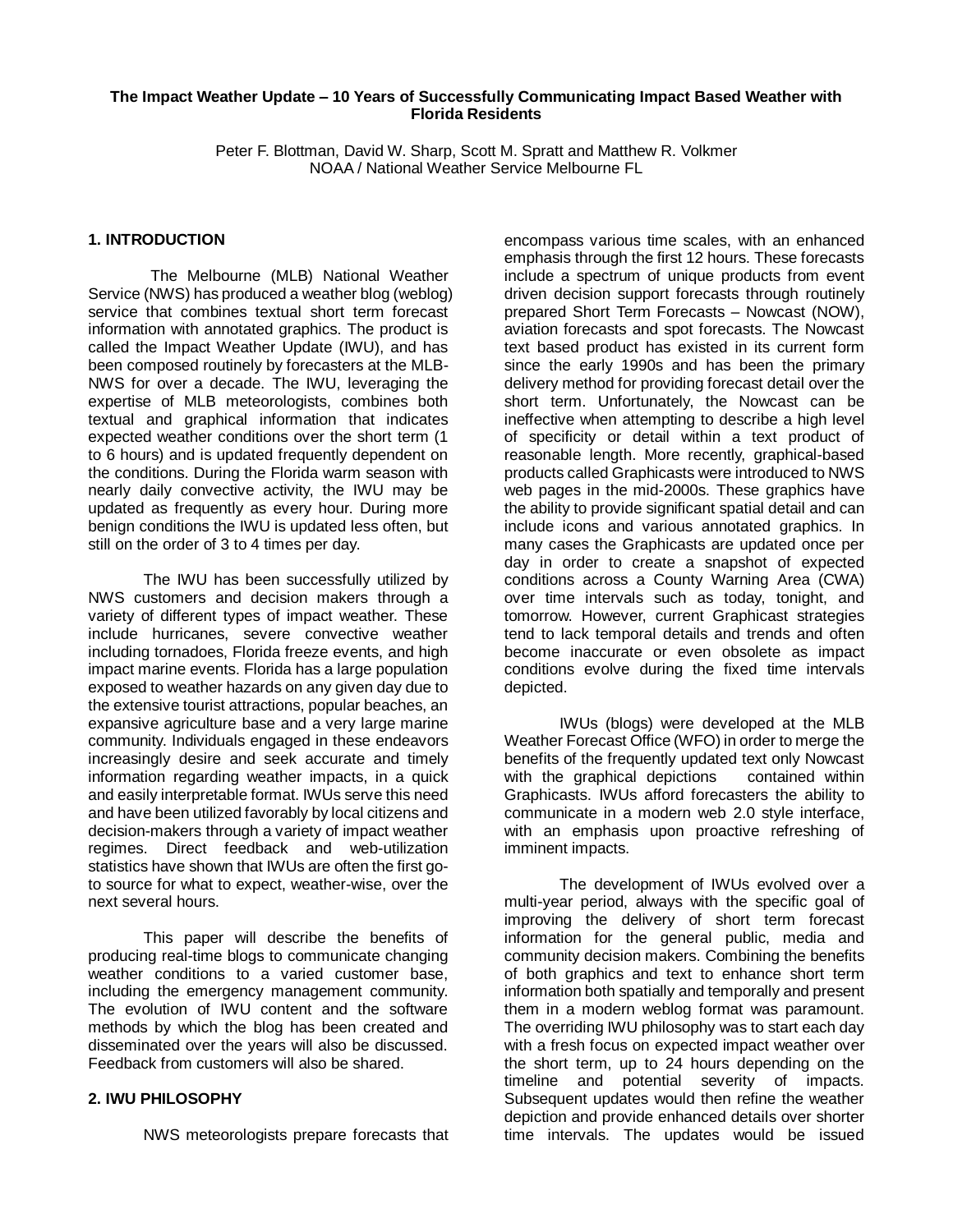approximately every three hours, but would be issued more frequently depending on the degree of expected impacts.

# **3. IWU EVOLUTION**

The first version of the IWU weblog came together in the summer of 2006, as an experimental service off the WFO MLB webpage. Initial IWUs were composed by a NOAA Hollings Scholar, who interacted closely with MLB operational forecasters as part of an experimental mesoscale forecast desk. IWUs in their earliest form consisted of frequently composed text based entries during the convective (wet) season. To generate IWU entries, a standalone weblog text editor (Thingamablog, 2006-2016) was configured to communicate with the MLB version of the NWS webpage. The Hollings Scholar composed entries for IWUs mainly during the active summertime thunderstorm window from late morning through the afternoon.

Within the first year of development, graphical weather depictions were added to the weblog feed, with the intent of including an updated graphic with each text entry. Graphics were generated with several different tools over the years as local needs and capabilities evolved. Early on, the open source GNU Image Manipulation Program (GIMP, 2001-2016) was used. Scripts were created to handle the porting of images from GIMP output to the website for inclusion in the IWU.

By the end of the first year, graphic generation was enhanced by using the Forecast Systems Laboratory (FSL; later Global Systems Division; GSD), developed Forecasters Experimental Collaboration (FXC) tool. FXC is a real-time meteorological display system with collaborative capabilities. The tool allows the display of selected meteorological data and imagery over which graphics may be created and manipulated. FXC also possess powerful collaboration capabilities for display between remote locations. For IWUs, the FXC software was used in a local mode by which only the graphic display and annotation abilities were implemented. With the use of FXC, forecasters could easily add weather symbols, fronts, and icons onto a base map with imagery on it. These maps could then depict forecaster expectations via highlighting expected impacts using shading and color-coding within specific geographic regions. The timing and intensity of impacts could then be annotated on the maps. The enhanced graphics combined with text entries provided a cohesive depiction of expected short term weather conditions across the entire forecast area. With the arrival of AWIPS-2 in 2015, a replacement for FXC came online called the Annotation Tool (Grote 2012). This tool, installed as a plug-in to the

new AWIPS system, was entirely based off the original FXC software and performed as a functional equivalent.

In 2016, migration away from a PC based tool for text composition was implemented. With this change, the entire IWU process is now performed on AWIPS-2 with blog text entries made through the AWIPS text editor.

Another IWU design consideration was to make the process time more efficient, since writing IWUs may take time away from duties such as Short Term Forecast composition. During active weather situations, forecasters are often busy with radar watch responsibilities and short-fused product issuances, such as Significant Weather Advisories (Special Weather Statements – SPS). To increase messaging efficiency, software was developed to allow IWUs to also become content for either a standalone Nowcast or SPS. In the process of composing IWUs, forecasters now have the ability to include the same text content in a Nowcast or SPS with minimal additional effort.

# **4. IWU DESIGN**

The IWU web design has also evolved over the years, but maintained key elements through the life of the project. IWUs have been hosted on the MLB WFO webpage from the beginning with dynamic content weblog posts, graphics, and easy access quick links that would be of value to those concerned with short term impact weather (Figure 1). The general structure has been a main graphic window with the current graphic displayed near the top of the page, followed by several weblog posts below. These posts are chronologically ordered graphics available by clicking on the hotlink headline for those posts. Since current weather information is highly perishable, normally only the three latest posts are included on the IWU. The individual posts are dated at the top, written in plain language with the author named at the bottom and a link to send questions/comments via email. The email link is directed to a generic email box such as the storm spotter email address. Providing a way for customers to provide feedback has been highly beneficial to the design evolution of the IWU.

Along the top of the page are located the quick link buttons to items of interest for high impact weather. These include links to the local graphical Hazardous Weather Outlook (Sharp et. al, 2000), a Local analysis and Data Integration System (Blottman et. al., 2001) that provides high resolution graphical mesoscale analyses at 15 minute intervals, the national radar display web page (Radar Integrated Display with Geospatial Elements –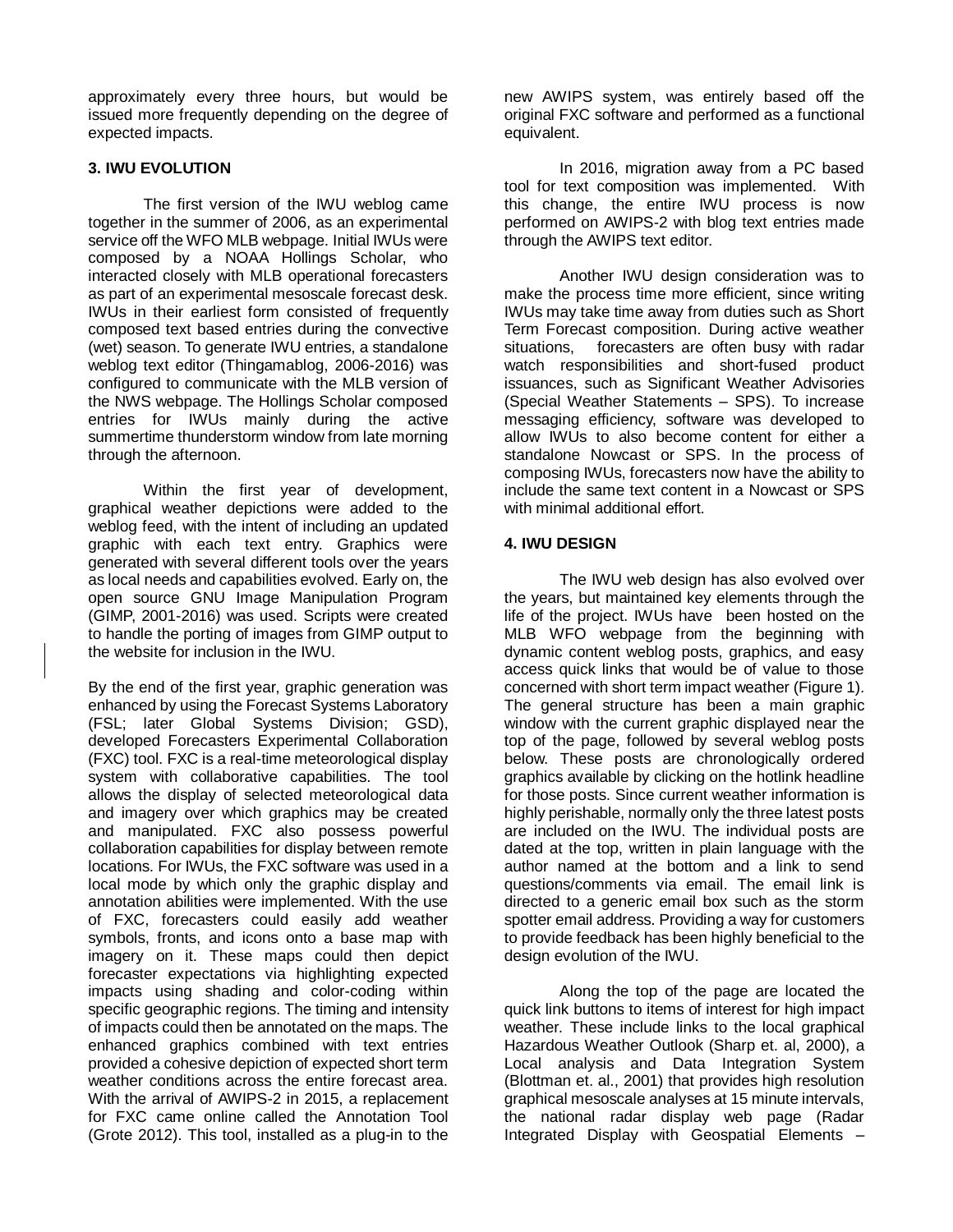RIDGE; Kirkwood et. al.), regional satellite imagery, and Storm Prediction Center (SPC) outlook graphics. Each of these quick links have live graphical thumbnails associated with them.

The overall layout provides a one-stop shop of sorts for having short term forecast and impact guidance readily available. The IWU page



**Figure 1. Example IWU weblog page.**

automatically refreshes at a set interval, usually every five minutes, such that IWUs themselves could be used as a situational awareness monitoring tool for some customers.

# **5. EXAMPLE IWU SEQUENCE**

A significant advantage to producing IWUs in the form of a weblog is that information can flow continuously from a NWS meteorologist to a wide customer base. This is especially beneficial during high impact weather. An example of message

delivery through IWUs for an actual severe weather event occurring in February 2014 is shown in figures 2-4. For central Florida, the late winter and early spring is the climatological peak for significant severe weather (Hagemeyer and Schmocker, 1993).

Early in the afternoon of February  $12<sup>th</sup>$ , a vigorous QLCS was approaching the Florida west coast from the Gulf of Mexico. The system was still several hours away from having any impact on east central Florida which is the area of forecast responsibility for the MLB WFO. The IWU issued at midday was used to bring attention to the potential weather impacts later that afternoon and evening (Figure 2). This information is often best handled with text, and was done so with the blog entry at that time as well as a window on the graphic containing concise yet descriptive text bullets. The graphical depiction presented discrete timeline information as to when these impact would arrive across the CWA from northwest to southeast. This information combined both textual and graphical components, providing decision makers with details concerning the expecting timing and intensity of impacts. The benefits of graphically depicting the timeline gives any interested party across the entire area, not just a single point or major city, actionable information.



Posted at 11:04 AM

### **Warm Today: Storms Expected This Evening**

Partly cloudy skies will combine with southerly winds to produce another warm day across East Central Florida. High temperatures are expected to be in the low to mid 80s today.

Our attention later this afternoon will turn to a developing area of low on account measure across the northern Gulf Coast. A line of showers and thunderstorms<br>developing out ahead of the low pressure system is expected to move through<br>East Central Florida this evening and tonight. The best cha East central riving and severing and opinion. The loss chance for the I-4 corridor, between 8 p.m. and midnight across Osceola and Brevard Counties, and between 1 p.m. and 3 a.m. from Okeechobee County to the T-reasure Co

The primary threats from the line of thunderstorms will be damaging straight line wind gusts around 60 mph, cloud to ground lightning strikes, and heavy<br>rainfall. While the primary threat will be straight line winds, an isolated tornado will be possible. Remain weather aware and stay tuned for further extractional Weather Service including our website at<br>http://www.weather.gov/melbourne, your local television outlets, or through social media.

Posted by Will Ulrich

### **Figure 2. Midday IWU post.**

Early in the afternoon it became apparent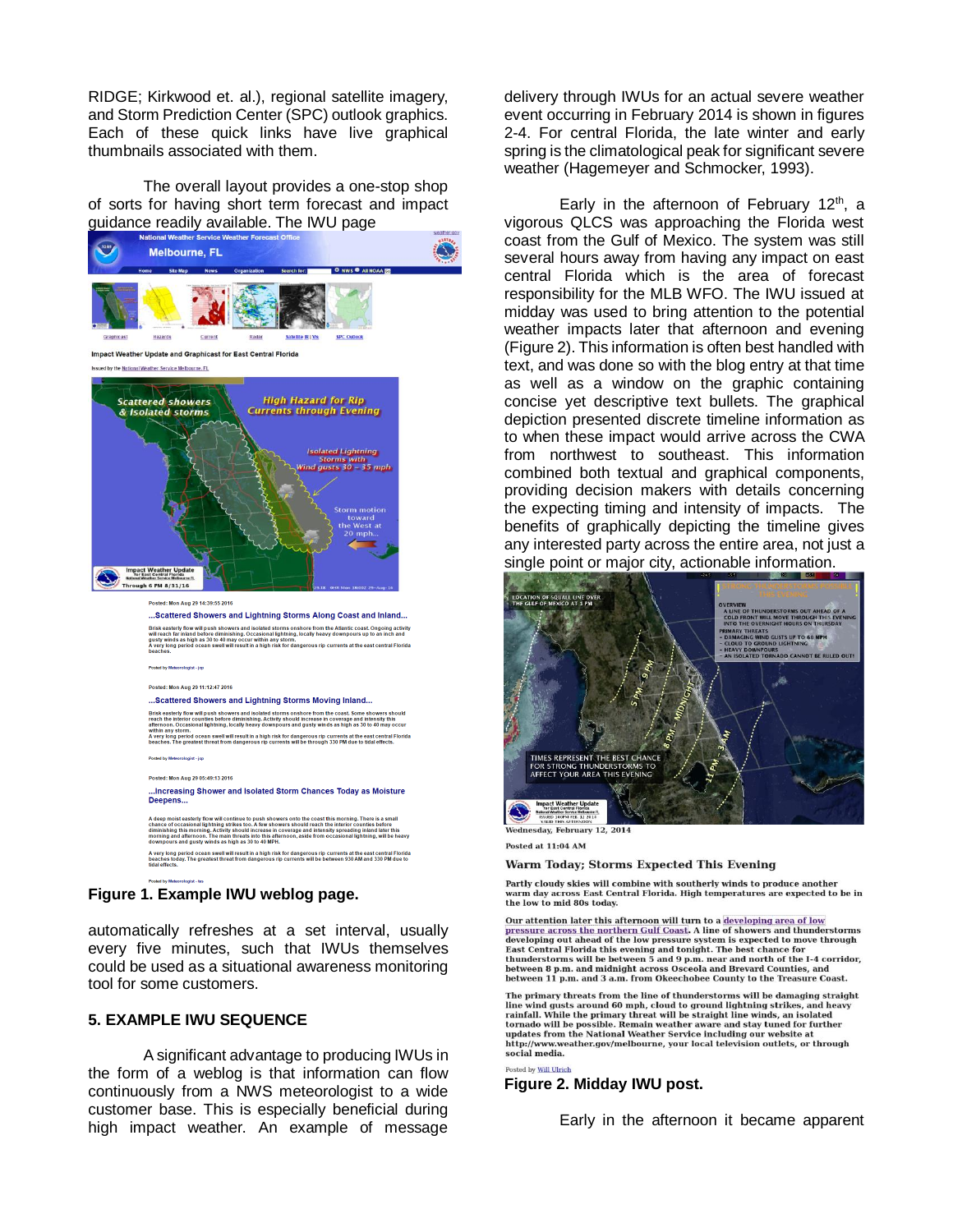that the line of convection was moving quicker than earlier anticipated. In order to keep all customers aware of the changing thinking on timing, another updated IWU post was made to refine the timing of impact weather across the CWA (Figure 3). At the same time, SPC had very recently issued a severe thunderstorm watch encompassing all of east central Florida. This new IWU shows the benefit of having a communication forum – weblog, which can be refreshed quickly with the latest information. Instead of potentially obsolete today, tonight, tomorrow graphic depictions updated once or twice a day, IWUs have the ability to both alert decision makers as well as the general public as to rapidly evolving impact and timing forecasts.



Wednesday, February 12, 2014

#### Posted at 2:06 PM

#### **Clouds Overspreading the Area**

At 1:00 p.m., mid and high level clouds were beginning to spread over most of the area. Isolated showers have developed out ahead of a large squall line that<br>is pushing towards the west coast of Florida.

Through 4:00 p.m., isolated showers will affect parts of East Central Florida. This activity is expected to be relatively light in comparison to the showers and<br>thunderstorms expected to affect our area later today into this evening. A squall line out ahead of a cold front continues to push across the eastern Gulf of Mexico. This line of storms is expected to impact East Central Florida this evening.

Due to the rapid movement of the squall line, it will likely arrive into our forecast area a little earlier than previously anticipated. We expect the line to approach areas near and north of the I-4 corridor between 4 p.m. and 7 p.m., between 6 p.m. and 9 p.m. across Osceola and Brevard Counties, and between 8 p.m. and midnight across Okeechobee County and the Treasure Coast.

The primary threat from the squall line is expected to be damaging straight wind gusts in excess of 60 mph. In addition, dangerous cloud to ground lightning strikes and brief heavy downpours will accompany the activity as it moves through. In addition, isolated tornadoes are possible. Remain weather aware today into tonight and stay tuned for further updates from the National Weather Service, your local television outlets, or through social media.

### Posted by Will Ulrich

### **Figure 3. Early Afternoon IWU post.**

By late afternoon the QLCS was moving into western sections of the MLB CWA, The severe thunderstorm watch was still in effect, and strong to severe thunderstorms were beginning to impact the area. Another updated IWU was issued, and in this case the focus of the update was to highlight specific convective activity locations and the imminent threat potential (Figure 4). Shaded areas and colors were utilized to draw attention to areas expected to experience greater impacts. Strong wording, bright

colors, and textual details, can draw attention for decision makers. This IWU post represented an example of the disposition of the weblog in a warning situation. In fact, the examples shown here represent just a small subset of the total number of IWU posts created during this event. On this particular day, a total of 14 posts were made over an 8 hour period. As noted above, IWUs can be utilized as powerful communication tools to facilitate a continual flow of impact weather information to a wide range of customers and decision makers.



Posted at 4:28 PM

STRONG TO SEVERE STORMS MOVING THROUGH LAKE **COUNTY** 

THROUGH LATE AFTERNOON...STRONG TO SEVERE THUNDERSTORMS<br>ACROSS WEST CENTRAL FLORIDA WILL MOVE NORTHEAST THROUGH LAKE<br>COUNTY. INDIVIDUAL STORMS AHEAD OF THE SQUALL LINE MAY DEVELOP SOME ROTATION AS THEY TRANSITION INIAND. STRONG WIND GUSTS TO 45 TO 55 MPH WILL ACCOMPANY THE SQUALL LINE AS IT MOVES TOWARD 45 TO 35 MPH WILL ACCOMPANY THE SYOALL LINE AS IT MOVES TOWARD.<br>LAKE COUNTY BETWEEN 430 PM AND 530 PM. THE STORMS WILL THEN<br>MOVE INTO WESTERN PORTIONS OF THE ORLANDO METRO AREA AND<br>NORTHWEST VOLUSIA COUNTY. SOME STORMS MAY PRODUCE GUSTS OF 60 TO 70 MPH.

AGAIN, STORMS WERE MOVING EAST NORTHEAST AT 35 TO 40 MPH.

LOCATIONS IN THE PATH OF THE STORM WHICH MAY EXPERIENCE STRONG TO SEVERE WINDS INCLUDE MASCOTTE, LAKE LOUISA CLERMONT, LEESBURG, FERNDALE, TAVARES, ZELLWOOD, AND WINTER **GARDEN.** 

OTHER STRONG STORMS WILL OCCUR ALONG THE LOWER TREASURE COAST BETWEEN STUART AND FORT PIERCE, AND TOWARD COASTAL SECTIONS OF VOLUSIA COUNTY BETWEEN NEW SMYRNA BEACH AND ORMOND BEACH.

THE PRIMARY THREAT WILL BE CLOUD TO GROUND LIGHTNING STRIKES AND GUSTY WINDS OF 45 TO 55 MPH, WHICH CAN CAUSE UNSECURED<br>OBJECTS TO BLOW AROUND, SNAP TREE LIMBS OR CAUSE POWER **OUTAGES. HEAVY RAINFALL WILL TEMPORARILY REDUCE VISIBILITY. SEEK** SHELTER INDOORS UNTIL THE STORM PASSES. Posted by Dave Sharp

### **Figure 4. Late Afternoon IWU post.**

### **6. SUMMARY**

The IWU project was developed in 2006 as an experimental service and has evolved over the last decade. The modifications were a result of both customer feedback and technological advancement. The IWU provides detailed text and graphical information for impact weather that is frequently updated throughout the day. The IWU focuses on providing actionable information in the zero to six hour time window, but also used for longer lead times if the degree of impact warrants. The IWU is